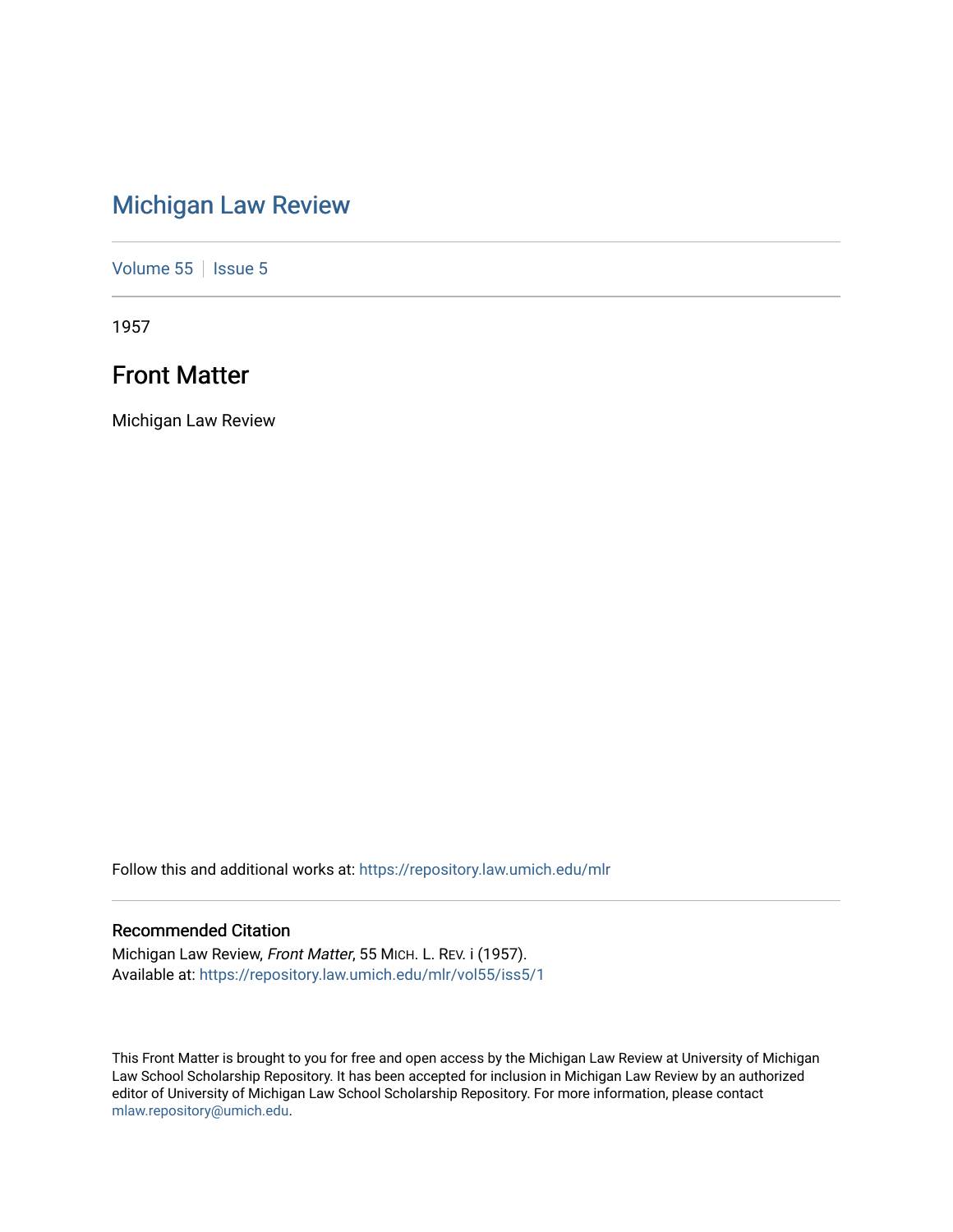# **Michigan Law Review**

 $C$ *f* 

**Volume 55 1956-1957**

 $C$ *f* 

UNIVERSITY OF **MICHIGAN** LAW **SCHOOL**

 $\ddot{\phantom{1}}$ 

**ANN ARBOR,** MICmGAN **1957**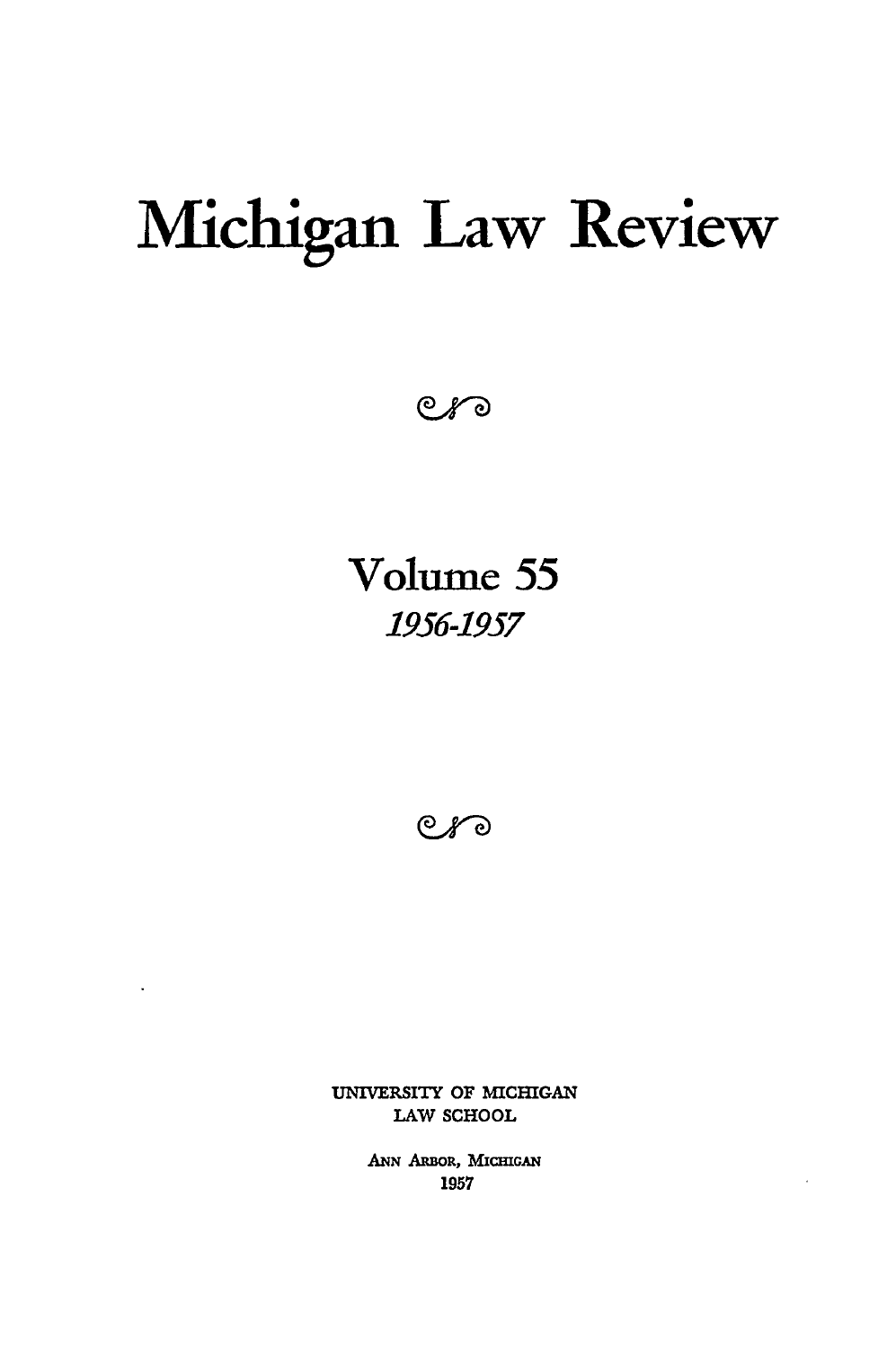Copyright **1956-1957** *By* MICHIGAN LAW REVIEW ASSOCIATION

 $\mathcal{A}$ 

 $\mathbf{r} = \mathbf{r} \times \mathbf{r}$